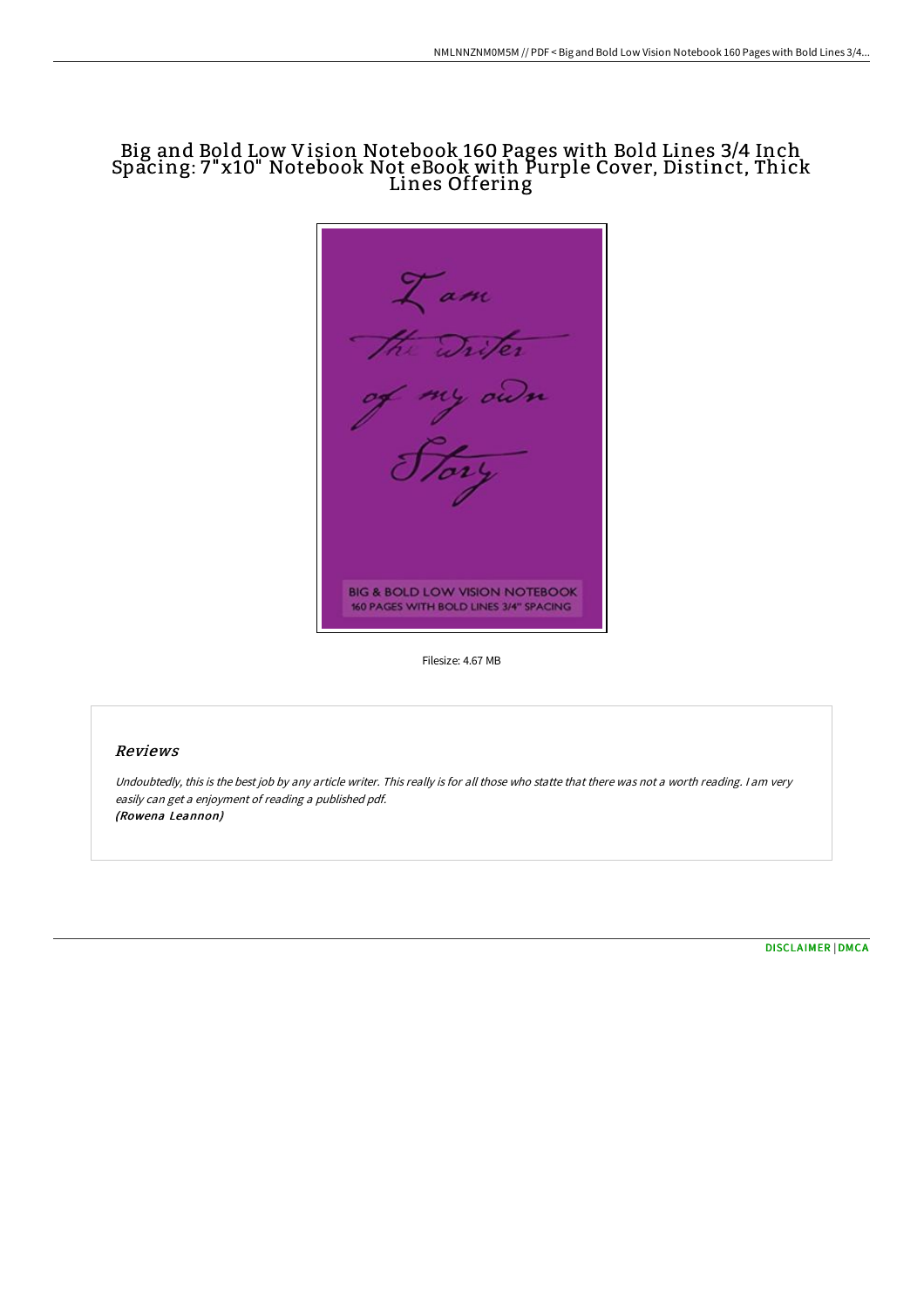## BIG AND BOLD LOW VISION NOTEBOOK 160 PAGES WITH BOLD LINES 3/4 INCH SPACING: 7 "X10" NOTEBOOK NOT EBOOK WITH PURPLE COVER, DISTINCT, THICK LINES OFFERING



To get Big and Bold Low Vision Notebook 160 Pages with Bold Lines 3/4 Inch Spacing: 7" x10" Notebook Not eBook with Purple Cover, Distinct, Thick Lines Offering PDF, please click the hyperlink beneath and save the ebook or have access to additional information which might be have conjunction with BIG AND BOLD LOW VISION NOTEBOOK 160 PAGES WITH BOLD LINES 3/4 INCH SPACING: 7"X10" NOTEBOOK NOT EBOOK WITH PURPLE COVER, DISTINCT, THICK LINES OFFERING ebook.

2015. PAP. Book Condition: New. New Book. Delivered from our UK warehouse in 3 to 5 business days. THIS BOOK IS PRINTED ON DEMAND. Established seller since 2000.